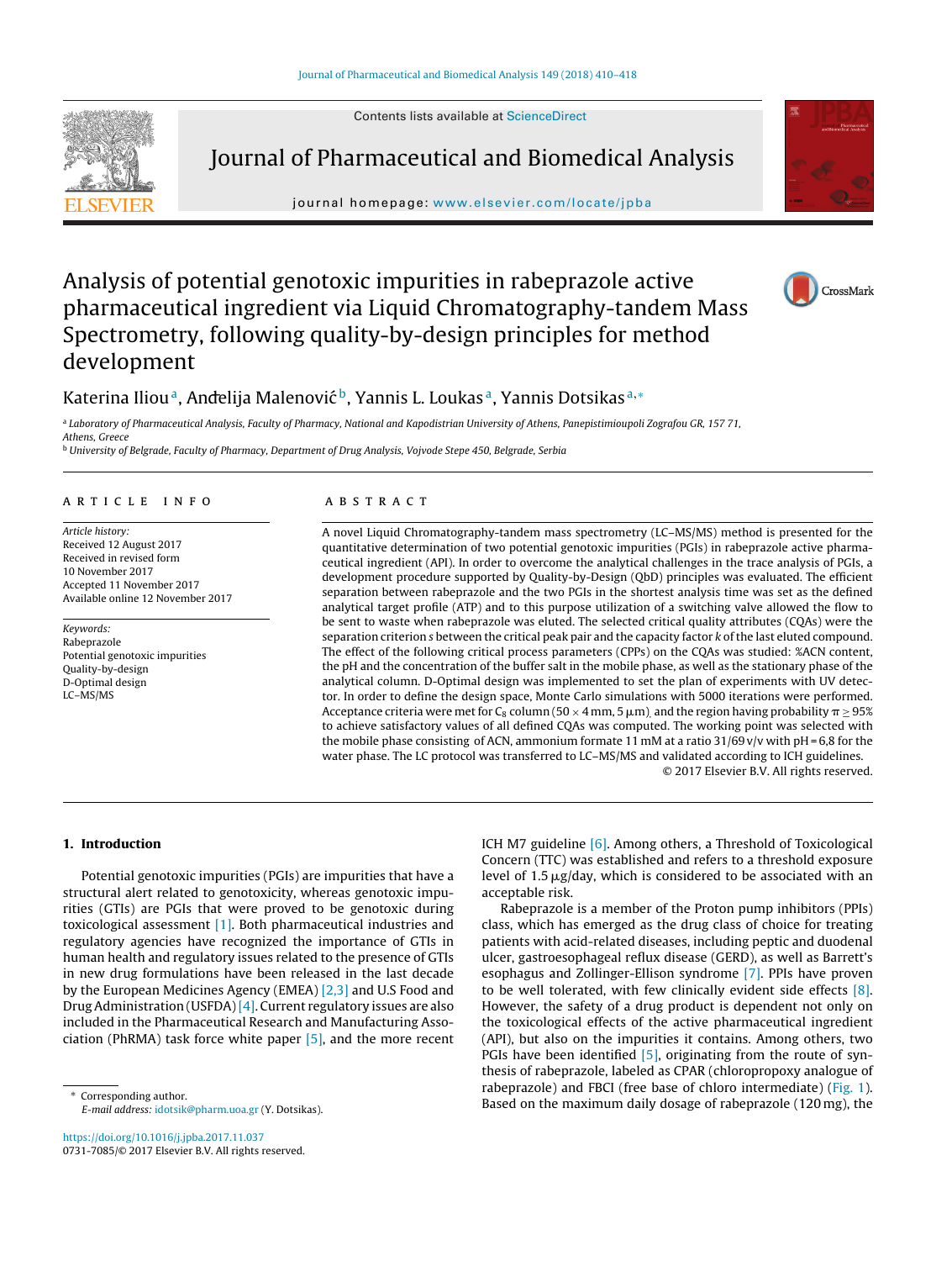<span id="page-1-0"></span>

**Fig 1.** Structures of A) CPAR, B) FBCI and C) rabeprazole along with their logP values.

estimated permitted level of these impurities in rabeprazole API is 12.5 ppm/day.

Regarding analysis of PGIs, separate methods are usually developed and validated. Conventional techniques such as HPLC with UV or PDA detector or GC with flame ionization detection (FID) are usually inadequate for their accurate determination in low concentrations. In challenging cases, like the current one, when low ppm levels have to be reached, sophisticated techniques such as LC–MS or GC–MS have become very popular in the field of GTIs trace analysis due to their superior sensitivity and specificity  $[9-13]$ . Therefore, a robust method should be developed and validated for similar cases and to this purpose chemometrics constitutes a valuable tool  $[14]$ 

Modern trends in pharmaceutical industry and regulatory documents strongly suggest the implementation of Quality by Design (QbD) concept in pharmaceutical product development [\[15–18\].](#page--1-0) Since analytical methods are also processes with a great impact on the quality of the final product, QbD should be applied to the analytical method development. QbD leads to the establishment of the design space (DS), defined as the multidimensional combination and interaction of input variables that have been demonstrated to provide assurance of quality. For this purpose, the method development starts with the establishment of the analytical target profile (ATP), which is the set of objectives of methods and quality requirements. The critical quality attributes (CQAs) are those properties or characteristics that should be within an appropriate limit or range to ensure the desired product quality, while the critical process parameters (CPPs) are the parameters whose variability has an impact on a CQA. The most efficient way to establish a relationship between the CQAs and the CPPs with the minimum number of experiments is the design of experiments (DoE). The DS is then considered as a "safe zone" where no considerable changes in the CQAs are observed as a consequence of small, deliberate changes of CPPs. Various papers pointed out that the model uncertainty should be taken into account when defining the DS, by estimating the errors in the criteria, therefore the optimal region obtained by response surface methodology (RSM) should not be considered a DS. Monte-Carlo simulations have been used in order to investigate the propagation of the predictive errors of the model, providing assured quality of analytical data [\[19–23\].](#page--1-0)

In the current study, the aim was to develop a LC-UV method for the effective separation of investigated solutes in order to split the run in 2 parts: one containing the rabeprazole and the other one containing its PGIs (CPAR and FBCI). Such approach enables designation of exact moment for eluent redirection to waste in order to protect ESI source from unacceptably high concentrations of rabeprazole that is to be used in this particular analysis. Further on, this method will be transferred to a Liquid Chromatography tandem mass spectrometry (LC–MS/MS) system for validation and subsequent quantitation of the PGIs. Method development was

supported by the QbD approach and in order to define the CPPs some preliminary experiments were conducted. D-optimal experimental design was chosen in order to simultaneously examine both categorical and numerical factors with a minimal number of experiments. Monte Carlo simulations propagating the error that originates from the model coefficients' calculation helped us define the DS. This way quality in DS was not only predicted but also ensured.

#### **2. Materials and methods**

#### 2.1. Chemicals and reagents

Standards of rabeprazole and the potential genotoxic impurities CPAR and FBCI were obtained from TLC Pharmaceutical Standards (Ontario, Canada). Acetonitrile and methanol (HPLC grade) were purchased from Fisher Chemical (Tiniakos, Athens, Greece), while ammonium acetate and ammonium formate 98% (analytical reagent grade) were obtained from Sigma-Aldrich (Athens, Greece). The pH of the mobile phase was adjusted using ammonium hydroxide solution 25% (Fluka, Athens, Greece) and formic acid 98% (Panreac, Athens, Greece). De-ionized and further purified water (Resistivity 18.2 M $\Omega$   $\times$  cm) was obtained via Synergy UV water purification system (Merck Millipore, Athens, Greece).

#### 2.2. Instrument analysis

Method development including the preliminary experiments for the definition of the CPPs and optimization of the chromatographic parameters by D-optimal experimental design were carried out using a GBC LC 1120 isocratic pump (Darmstadt, Germany) system with a GBC LC 1210 UV–vis detector. Samples were introduced through a Rheodyne injector valve with a 20  $\mu$ L sample loop. Data acquisition and analysis were performed using Empower software (Waters, Milford, MA, USA). Chromatographic separations were performed on YMC ODS and  $C_8$ , 50 mm  $\times$  4 mm, 5  $\mu$ m particle size columns under isocratic elution at  $25 \pm 2$  °C and the flow rate was set to 0.5 mL/min. Rabeprazole, as well as its impurities (CPAR, FBCI) were detected at 263 nm. Mobile phase composition, column selection, pH and salt concentration of the mobile phase were modified according to the plan of experiments defined by the D-optimal design [\(Table](#page--1-0) 1). All mobile phases were filtered through a 0.45 µm nylon-membrane filter, obtained from Gelman Sciences (Northampton, UK), and degassed under vacuum prior to use.

The LC–MS/MS system included one Agilent 1100 series binary pump, a degasser and a column oven/cooler (Hellamco, Athens, Greece). The CTC PAL autosampler (Hellamco) included two individually controlled valve drives, a 6-port injection valve and a 10-port switching valve. Mass spectral data were acquired on a Sciex API 4000 Qtrap mass spectrometer (Antisel, Athens, Greece) interfaced with the LC via an Electrospray Ionization source (ESI), operating in positive mode. Data were processed using the Analyst 1.5.2 software.

Parameters for MS/MS analysis were optimized by infusing a solution containing both impurities (200 ng/mL) via a syringe pump (Harvard Apparatus, Holliston, MA, USA). The turbo ionspray source temperature and the turbo ionspray voltage were set at 550 ◦C and 5000V, respectively. High purity nitrogen (99.9%) was used for all gases in the mass spectrometer. Curtain gas was set at 10.0 a.u. (arbitrary units), collisionally activated dissociation (CAD) gas setting was medium, the nebulizer gas  $(GS<sub>1</sub>)$  was set at 10 a.u., while the turbo ionspray gas  $(GS_2)$  at 700 L/h. Declustering potential (DP) was adjusted at 56V and 66V for CPAR and FBCI respectively. The collision cell exit potential (CXP) for both compounds was set at 12V. Collision energies were set at 19 eV for CPAR and 25 eV for